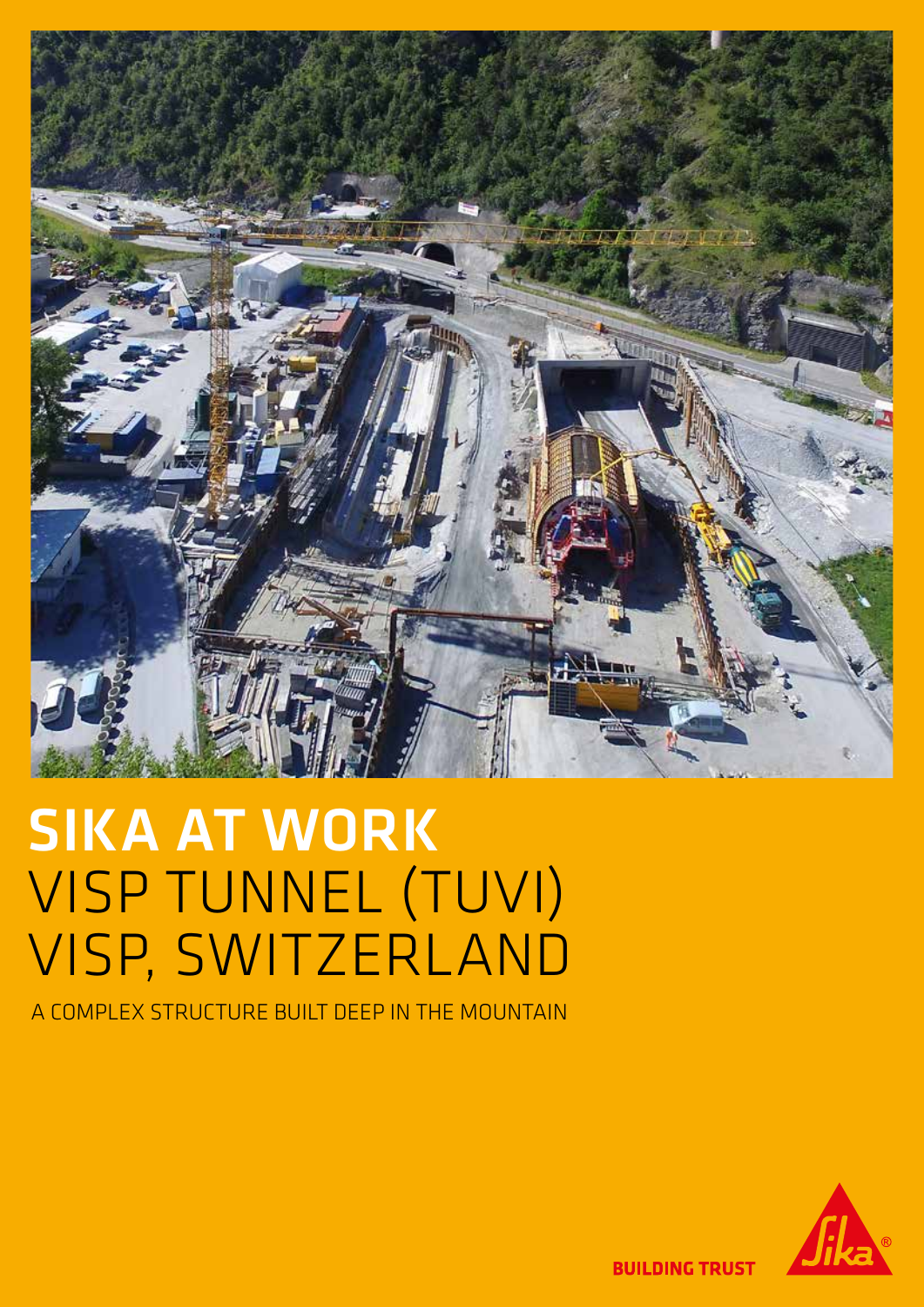### VISP TUNNEL (TUVI) SWITZERLAND

### PROJECT DESCRIPTION

The Visp Tunnel is a section of the new Visp south bypass which is part of the A9 motorway in Switzerland. It is a complex underground structure, consisting of the north and south directional road tubes between the Schwarzer Graben and Chatzuhüs (Staldbach Bridge junction), and the underground interchange with the motorway to the Visp Valley.

This bypass is therefore formed by the new Visp Tunnel, together with the Eyholz Tunnel, plus the south tube of the motorway, which already existed as the Visp Valley Tunnel, but had to be upgraded to a motorway tunnel. The north tube had also been started as an earlier ground exploration tunnel in 2005, so this was now being significantly enlarged and widened from 4.75 m to 10.80 m diameter.

There were two headings for the TBM, one from the Chatzuhüs portal and the other from the Schwarzer Graben portal to the west of Visp. The Chatzuhüs portal had to be protected against rock falls by barriers so that tunnelling works could safely proceed by working 2 shifts per day on weekdays. Branch tunnel structures I, II, III have therefore all been excavated and these structures formed at the same time.

Since autumn 2014 more than  $350.000$  m<sup>3</sup> of rock has been excavated and had to be moved by truck through the closed Visp Valley tunnel to the Schwarzer Graben area; where after crushing and grading it was used as fill material on several of the A9 construction sites. These excavations were completed in mid-2016, with the breakthrough of the north tube being achieved on 22 August 2016.

### PROJECT REQUIREMENTS

- Shotcrete:
- C 30/37 CL 0.20, maximum particle diameter 8 mm Concrete:
- C 35/45 XC4/XD3/XF4/CL0.1, maximum particle diameter 32 mm



2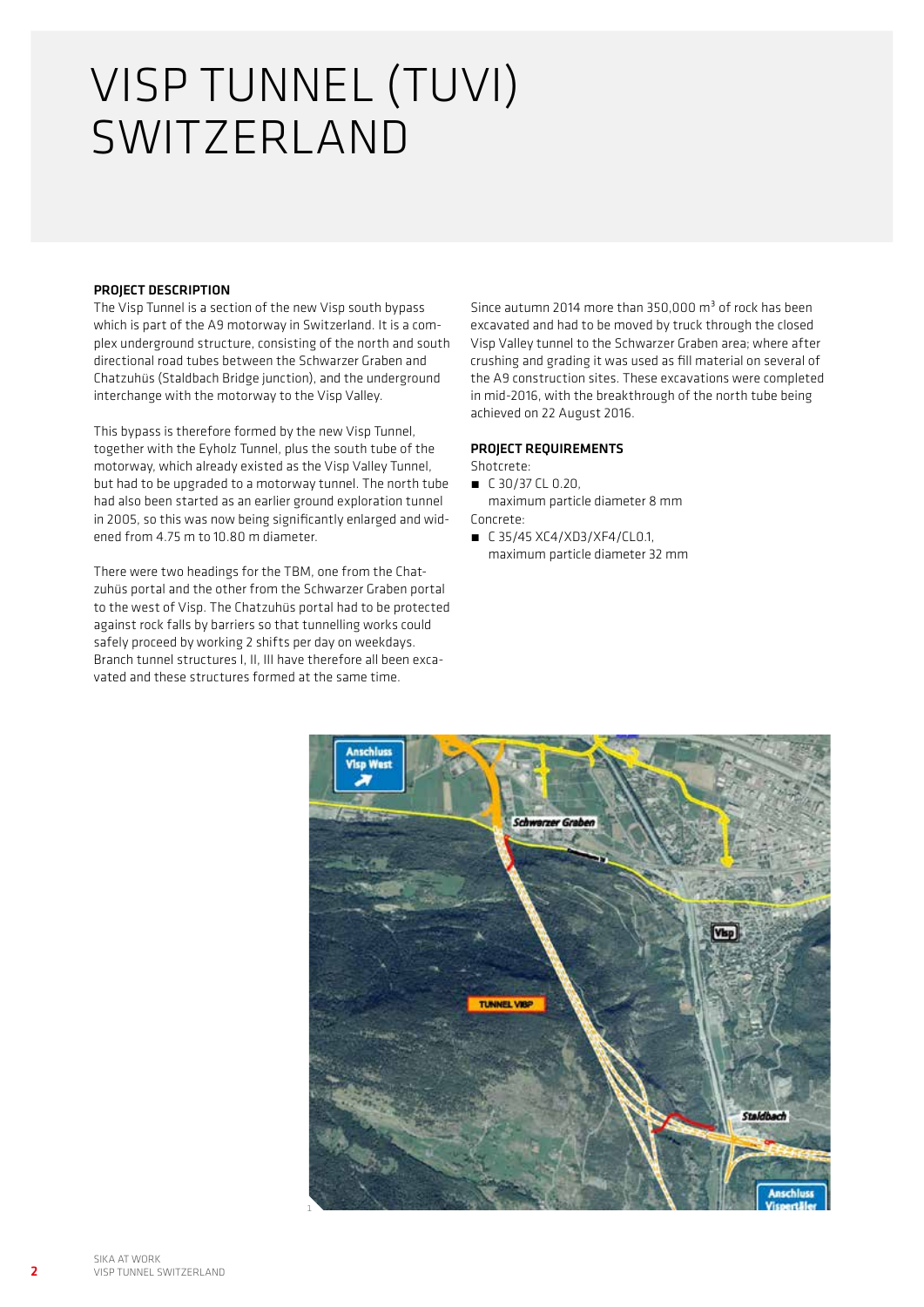





- Release agent und Antisol store Expansion main tunnel
- 2 Shotcrete application intersection tunnel
- New Visp south bypass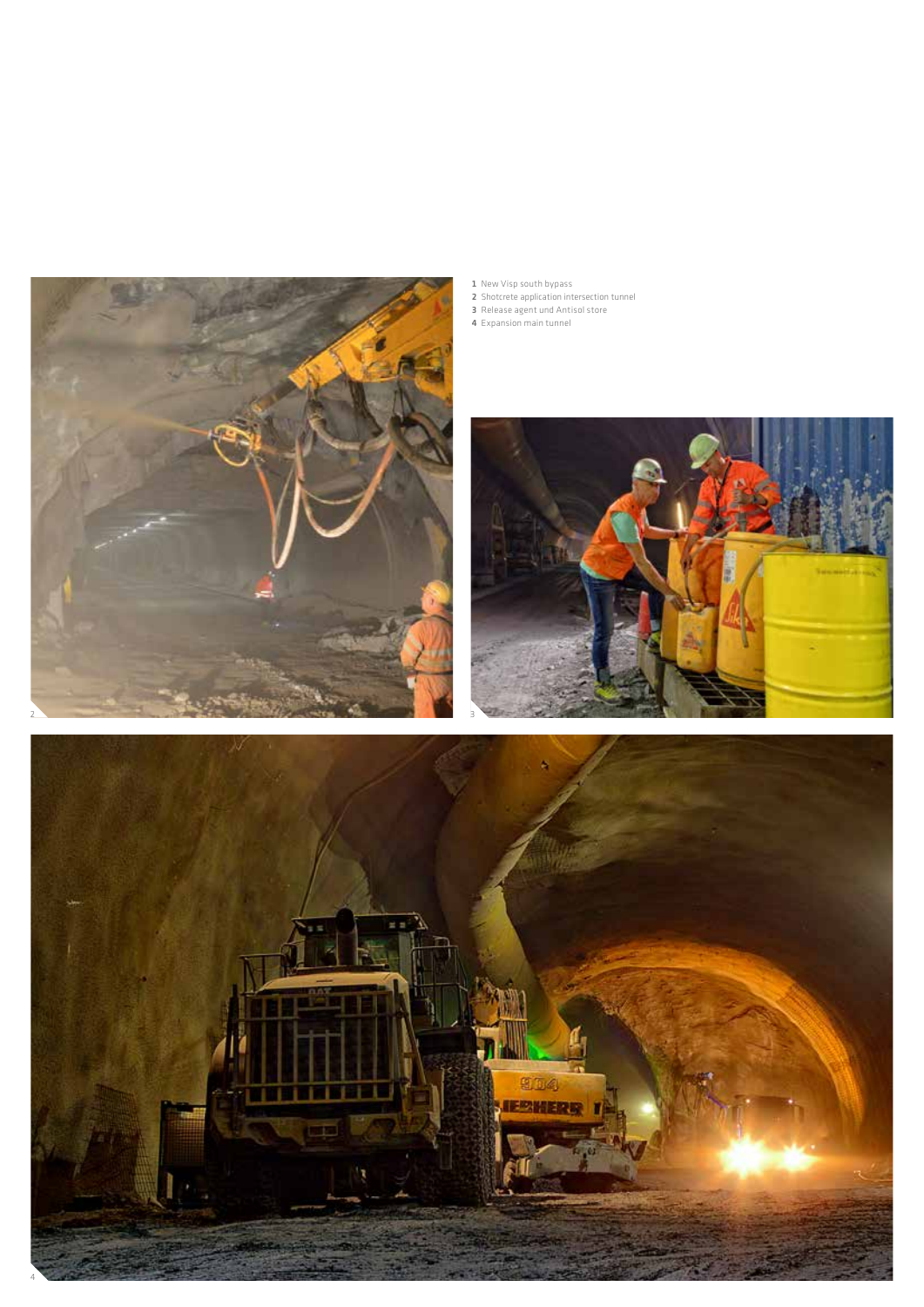

Meeting with foreman

 Invert depression Vispertaltunnel Arched formwork Tunnel Visp

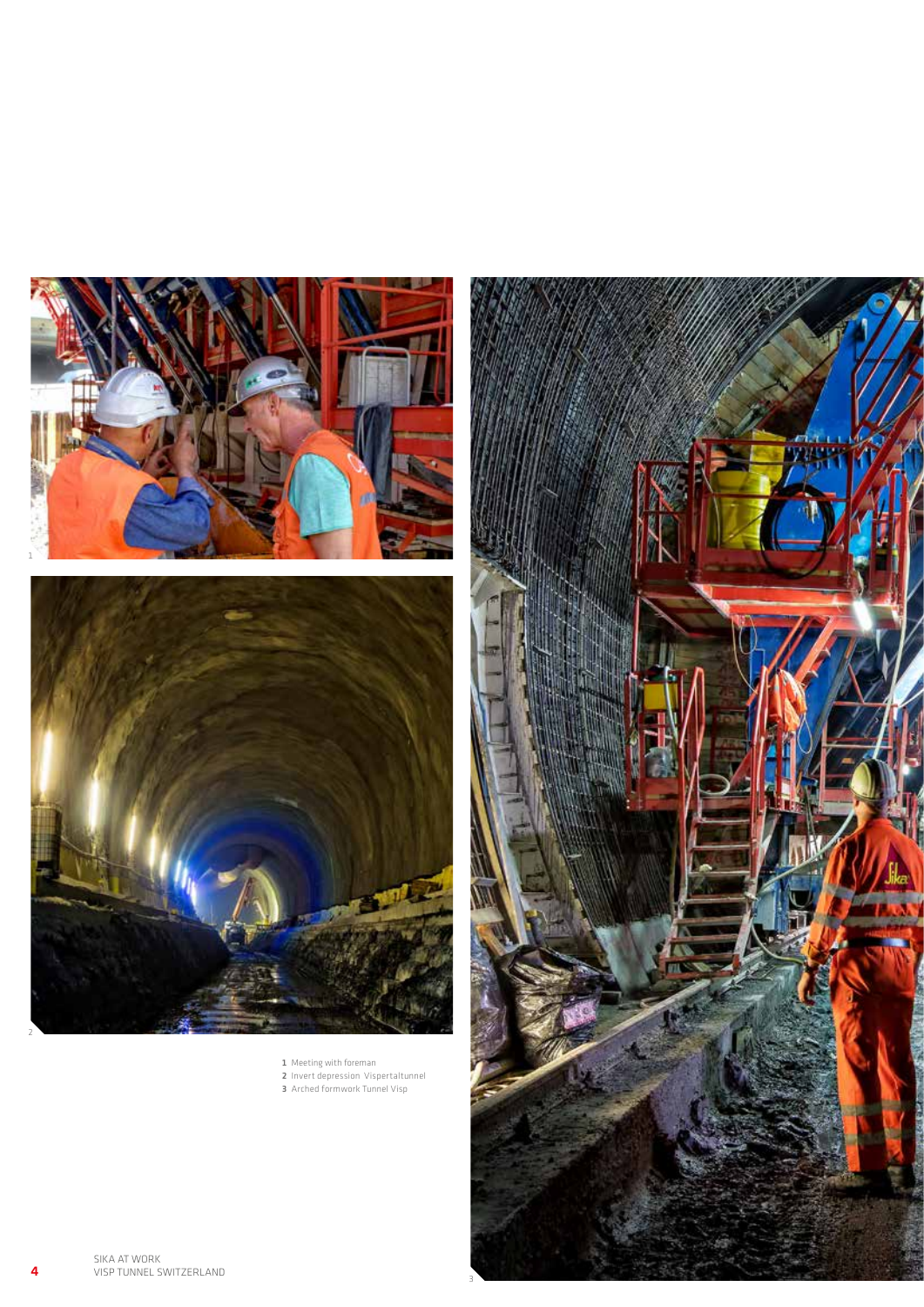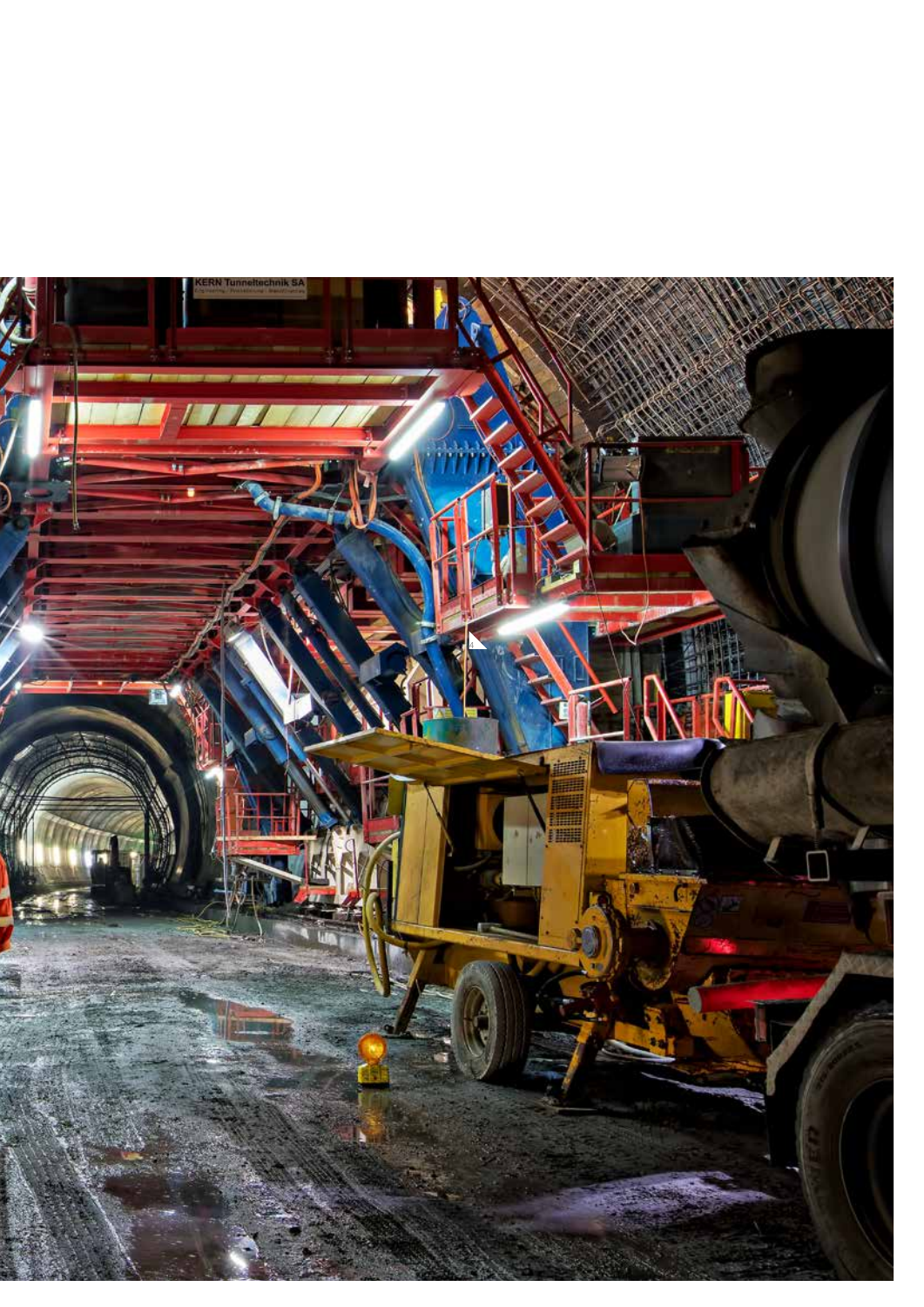### SIKA SOLUTION

Sika was able to provide a complete solution for the many different concrete mix designs and applications required on this project, including all of the sprayed and site-placed concretes, as well as the structural waterproofing systems. This amounted to some 150,000  $\text{m}^3$  of sprayed concrete, 185,000  $m<sup>3</sup>$  of site-placed concrete and 150,000  $m<sup>2</sup>$  of Sikaplan sheet waterproofing system, which were used in this project. In close support of the Project Engineers and the Contractors on site, Sika was also able to assist and provide the right products for many other different applications during this project as evidenced in the summary that follows.

#### SIKA PRODUCTS

- Sika® ViscoCrete® superplasticiser and ultra-plasticiser
- Sika Sigunit® shotcrete accelerator
- Sika® Separol® formwork release agent
- Sika® Antisol® curing agent
- Sika Boom® expanding foam sealant
- Sika® Rock anchor mortar
- Sikament® superplasticiser
- Sika® Retarder retarding agent
- Sika® Fro air entraining agent
- Sika® Frost Protection mortar additive
- Sika® Stabilizer anti-segregation additive
- SikaControl® crack reducing admixture
- SikaRapid® concrete hardening accelerator
- SikaFume® silica fume additive
- SikaPump® concrete pumping aid
- Sikaplan® WP sheet waterproofing membrane system
- Sikaplan® WP Protection Sheet waterproofing membrane protection
- Sika® Waterbar movement and construction joint waterstops
- Sika® Dilatec® waterproofing and sealing tape

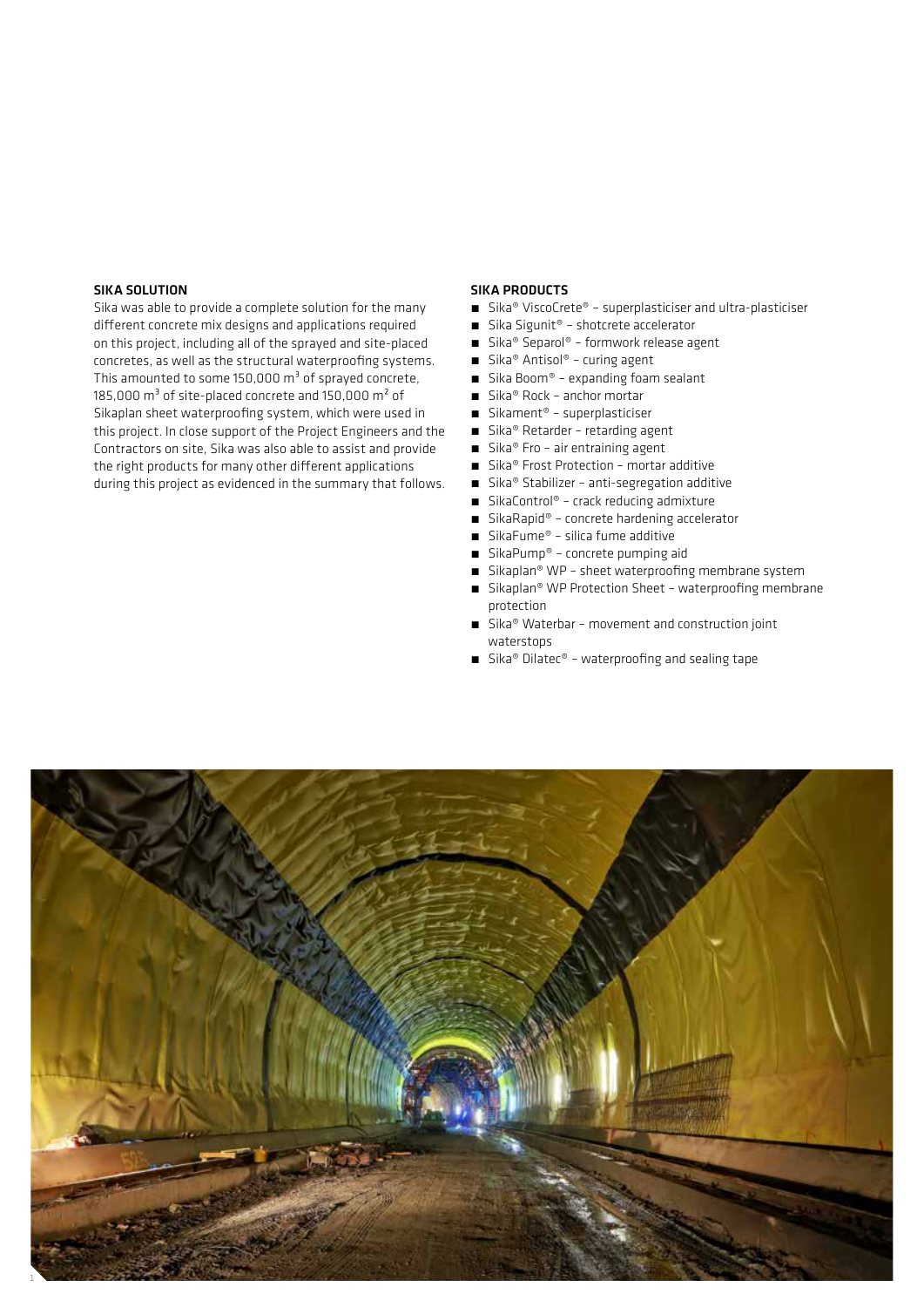







5

- 2 Detail floor level construction site tunnel Visp
- 
- 

ß

- 3+4 Water bar detail open pit area Schwarzer Graben
- 
- 
- 
- 
- 
- 

8

SIKA AT WORK

III SP TENN

- 
- 
- 
- 
- 
- 
- 
- 5 Arched formwork open pit Schwarzer Graben<br>5 Portal section Schwarzer Graben with arch blo Portal section Schwarzer Graben with arch block and installation site